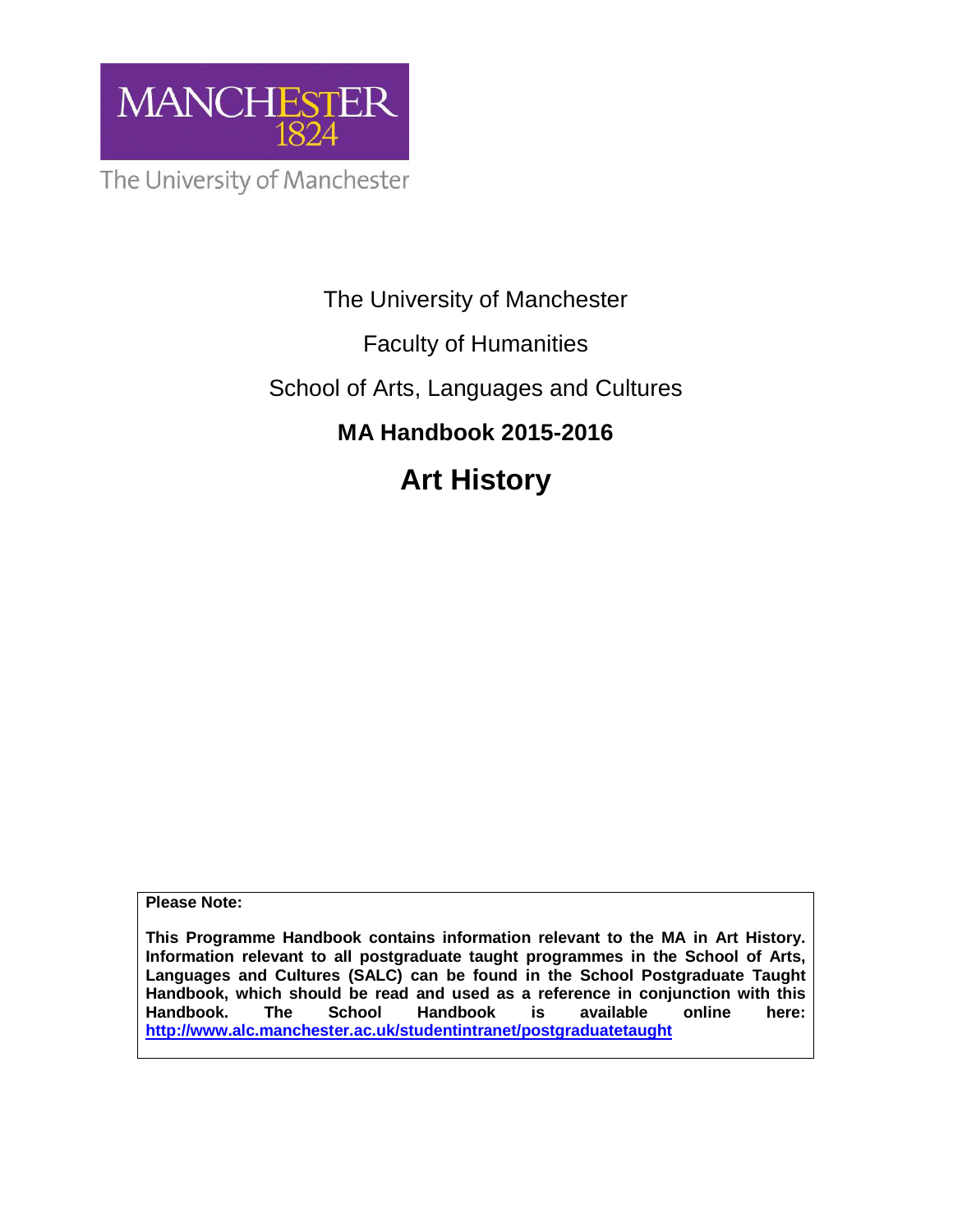# **Art History**

# **Welcome and Introduction to Art History**

Programme Director: Dr. Camille Mathieu

Manchester University's School of Arts, Languages and Cultures is an excellent place to undertake MA studies, whether the MA will be your final degree or preliminary to a PhD.

The University of Manchester's Art History and Visual Studies department is at the cutting edge of art history in the UK. Our expertise ranges chronologically from the premodern to the contemporary, and geographically from East to West. Scholarship in the department runs the gamut of historiographical and theoretical approaches, from history of science to creative artwriting, material culture to queer theory. For more information about staff research interests, please refer to the section at the end of this handbook.

The programme is open to suitably qualified graduates of art history and other disciplines. Our course 'Issues in Art Historical Practice' helps to bring graduates in other disciplines to the same level of understanding of the subject as art history graduates. The features that define the programme as postgraduate are the specialised and demanding course units, all of which are within the fields of research being pursued by the lecturers, and the Dissertation. Progression is built into the programme through the compulsory core unit which equips students to undertake the rest of the course.

# **Staff in Art History**

## **ART HISTORIANS AND RELATED STAFF:**

## **Mark Crinson, Professor in History of Art,**

studied at Sussex, the Courtauld and Pennsylvania. He works on nineteenth- and twentieth-century British and colonial architecture, the history of photography and aspects of modern art. His publications include Architecture - Art or Profession? 300 Years of Architectural Education in Britain (1994, with Jules Lubbock), Empire Building: Orientalism and Victorian Architecture (1996), Modern Architecture and the End of Empire (2003), and Stirling and Gowan: Architecture from Austerity to Affluence (2012). He is interested in supervising research on modern architecture; colonialism, post colonialism and architecture; the history of museums; and the history of photography.

Email: mark.w.crinson@manchester.ac.uk, Phone: 0161 275 2242, Room 3.24

## **Dr. Anthony Gerbino, Lecturer in History of Art,**

is an historian of early modern architecture in France and England. He received his B.A. from the University of California at Santa Barbara, an M.Phil. from the University of Cambridge, and his Ph.D. from Columbia University. His research focuses on the role of architecture in seventeenth-century scientific and academic circles and on the technical and mathematical background of early modern architects, engineers, and gardeners. His more general interests lie in the interaction of art, science, and technology; the professional and intellectual world of early modern artisans, architectural treatises and the culture of the printed book, cartography and its relation to landscape, and the urban history of Paris. He has recently published François Blondel: Architecture, Erudition, and the Scientific Revolution (Routledge, 2010) and is co-author of Compass and Rule: Architecture as Mathematical Practice in England 1500-1750 (Yale University Press, 2009).

Email: anthony.gerbino@manchester.ac.uk, Phone: 0161 275 3321, Room MC 3.08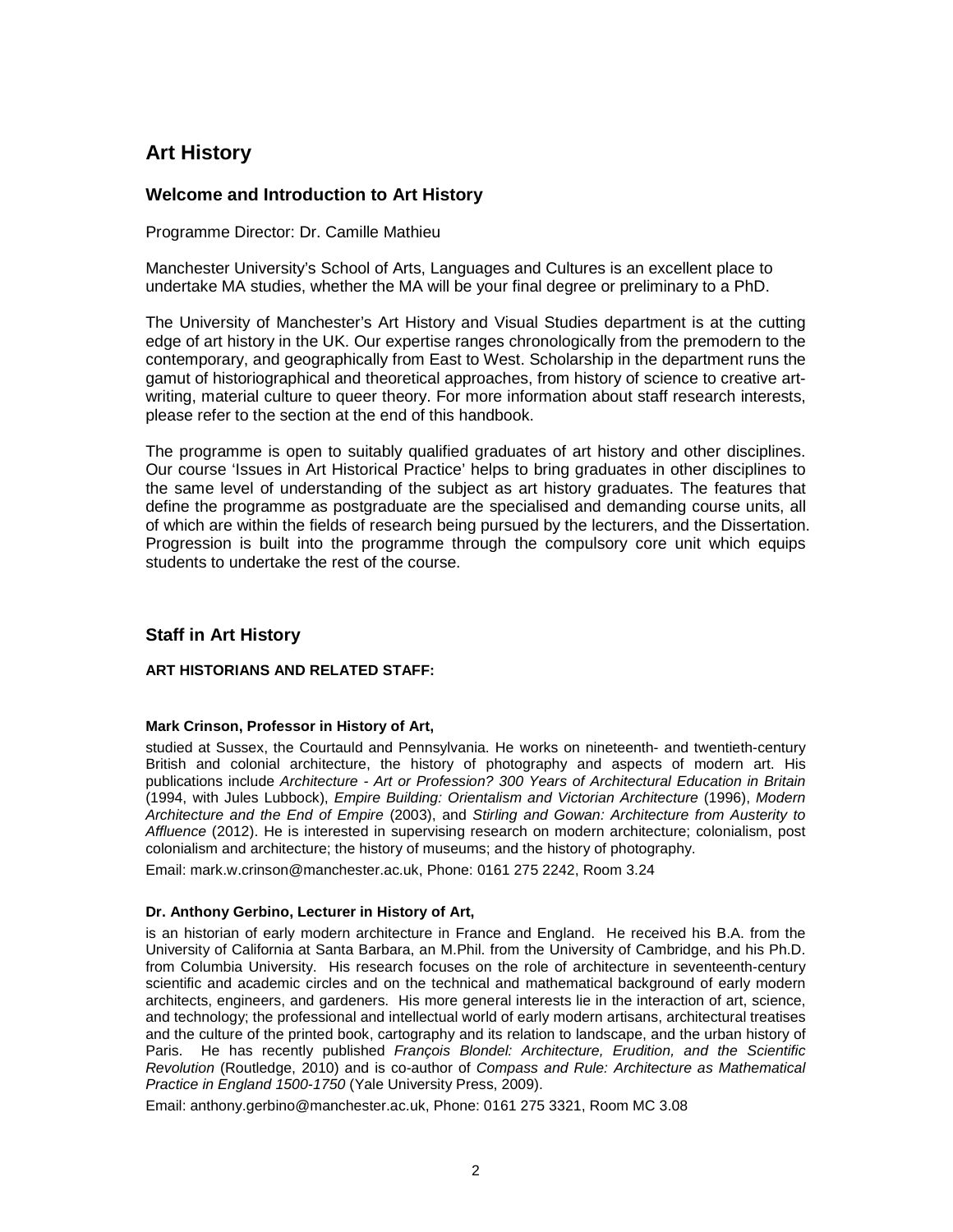#### **David Lomas, Professor in History of Art,**

his research to date has dealt mainly with issues of identity and subjectivity in surrealism, with a special interest in psychoanalytical readings of the visual image. His book, The Haunted Self: Surrealism, Psychoanalysis, Subjectivity, was published by Yale University Press in 2000. He has published on many aspects of surrealism and is a main contributor to the catalogue of the recent exhibition of surrealist art at Tate Modern: Surrealism: Desire Unbound. He is Co-Director of the AHRB Research Centre for Studies of Surrealism and its Legacies in partnership with the University of Essex and Tate. An additional area of interest is the interaction of art and medicine in the nineteenth and twentieth centuries.

Email: david.c.lomas@manchester.ac.uk, Phone: 0161 275 7210, Room MC 3.14

#### **Carol Mavor, Professor in Visual Arts**

Carol Mavor was previously professor of art at the University of North Carolina. Her publications include Pleasures Taken: Performances of Sexuality and Loss in Victorian Photographs (1995), and Becoming: The Photographs of Clementina, Viscountess Hawarden (1999). Her areas of interest are photography, theories of sexuality, boyhood, girlhood and adolescence.

Email: carol.mavor@manchester.ac.uk, Phone: 0161-306-1788, Room 3.09

#### **Dr Charlie Miller, Lecturer in Modern and Contemporary Art History**

BA in English Language and Literature, Magdalen College, Oxford (1998); MA in the History of Art, Courtauld Institute of Art (2000); PhD in the History of Art, Courtauld Institute of Art (2006). Charlie Miller's research deals with the history and theory of the avant-garde, and the historicity of theory, in particular psychoanalysis and poststructuralism. He has published essays and articles about Picasso, surrealism, Documents magazine, and the 'impossible' thinker Georges Bataille, including 'Rotten Sun', Art History, 2011. Recent publications have addressed the historical discourse of genius; the art theory of Asger Jorn; and the function of transgression in the writings of Antonin Artaud. His book Radical Picasso: Surrealism and the Theory of the Avant-Garde is forthcoming with University of California Press. It has been awarded the Philips Book Prize. His other long-term book project, entitled The Archaeological Impulse, treats problematics of historicism and anachronism in modernism.

Email: charlie.miller@manchester.ac.uk

#### **Dr Helen Rees Leahy, Director of the Art Gallery & Museum Studies Programme and Director of the Centre for Museology,**

has written a PhD thesis on how a concept of British national heritage has been activated by the repeated dispersal of private collections of Old Masters, from the late nineteenth century to the present. Her interests are in the theory and practice of private and public patronage, museums, and the art market. Prior to coming to Manchester, she was Assistant Director of the National Art Collections Fund and Director of the Design Museum, London. She has organised numerous exhibitions of fine and decorative art, and has written on aspects of heritage, taste and museology. She would be interested in supervising researchers on the history of collecting and the theory and practice of museums.

Email: helen.rees@manchester.ac.uk, Phone: 0161 275 6842, Room 3.25

#### **Dr Colin Trodd, Senior Lecturer in Art History,**

His research focuses on the history of cultural institutions and Victorian art. He has co-edited and made contributions to Victorian Culture and the Idea of the Grotesque (1999), Art and Academy in the Nineteenth Century (1999), Governing Cultures: Art Institutions in Victorian London (2000), and the forthcoming G. F. Watts and the Enchantment of Victorian Art (2003). He also published major articles on the National Gallery, Ford Maddox Brown, the Royal Academy, and William Blake and Victorian art criticism. He would be interested in supervising research in any area of Victorian art or the history of art institutions.

Email: colin.b.trodd@manchester.ac.uk Phone: 0161 275 3325, Room 3.13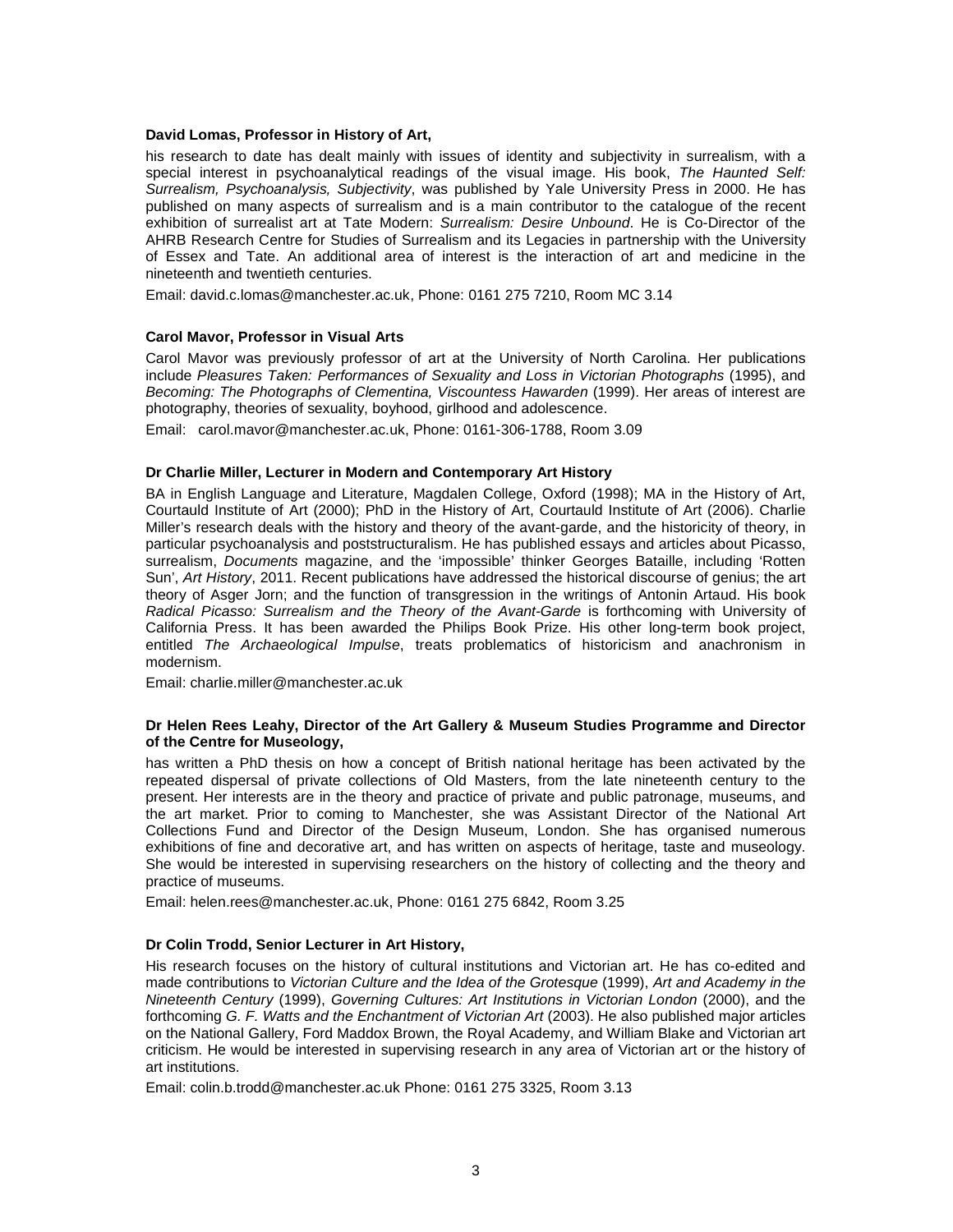#### **Dr Cordelia Warr, Senior Lecturer in Art History,**

studied at the universities of Newcastle on Tyne, Nottingham and Warwick. She has received research funding from the Leverhulme Foundation, the Arts and Humanities Research Council, and the British Academy, and has been a research fellow at St John's College, Oxford, and Balsdon Fellow at the British School at Rome. She is a member of the editorial board of the journal Art History and, from 2007-2011 was the reviews editor for Art History. Her work focuses on medieval and renaissance Italy, particularly on religious patronage. She has publised articles in Viator, Art History, Journal of Medieval History, Arte Cristiana and Renaissance Studies. Her book on Dressing for Heaven: Religious Clothing in Italy, 1215-1545 came out in 2010 and she has also co-edited two books with Professor Janis Elliott on Art, Patronage and Iconogaphy: The Trecento Church of Santa Maria Donna Regina (2008) and Art and Architecture in Naples, 1266-1713: New Approaches (2010). She is currently working on a book on stigmatics in Italian visual culture.

Email: cordelia.warr@manchester.ac.uk, Phone 0161 275 3306, Room 3.23

#### **Dr Ed Wouk, Lecturer in the History of Art and Architecture**

Edward Wouk studied at Brown University (BA) and the Courtauld Institute of Art (MA), and completed his PhD at Harvard University in 2010 with a dissertation on the Flemish painter, draftsman, and etcher Frans Floris de Vriendt (1519/20-1570). He has taught in art history departments at Harvard and the Universität Zürich. He was a Fulbright Scholar in Belgium, a Reader in Renaissance Studies at Harvard's Villa I Tatti in Florence, Italy, and, most recently, held postdoctoral fellowships at the Metropolitan Museum of Art in New York and the Courtauld Institute of Art, University of London, where he collaborated on the project 'Visualising Knowledge in the Early Modern Netherlands'.

Edward's research and teaching encompass Northern European and Italian art of the sixteenth and seventeenth centuries. His current interests include the development of art theory in Northern Europe, the historiography of Netherlandish art, prints and cultural exchange, and the intersection of artistic practice and scientific inquiry in the early modern period. A specialist in the graphic arts of the Renaissance, Edward frequently incorporates University collections into his teaching. He received the Wolfgang-Ratjen Prize from the Zentralinstitut für Kunstgeschichte, Munich for his catalogue raisonné of Frans Floris's prints, which appeared in the New Hollstein series in 2011. Edward is currently completing a monograph, expanded from his dissertation, on the artist Frans Floris and his humanist circle. It will be the first study of its scope to appear in English. A second book examines the peripatetic career of the first art theorist in the Low Countries, Dominicus Lampsonius. Edward has contributed to the forthcoming exhibition on the print publisher Hieronymus Cock and is launching a larger investigation into prints and the construction of identity in the Renaissance. As part of that project, he is co-organising a session at the 2014 meeting of the College Art Association entitled 'Objectifiying the Early Modern Print'.

#### **HONORARY TEACHING AND RESEARCH STAFF:**

#### **Dr Jennifer Harris, Honorary Lecturer in the History of Art,**

Curator of Textiles and Deputy Director of the Whitworth Art Gallery, she has curated a number of major exhibitions, including 1966 And All That! Design and the Consumer in Britain 1960-1969 (1986), The Subversive Stitch Embroidery in Women's Lives 1300-1900 (1988) and Lucienne Day; a career in design (1993). She has written on many aspects of dress and textiles, her most recent publication being 5,000 Years of Textiles (1993), of which she was Academic Editor. Her current research interests include nineteenth- and twentieth-century dress and textiles, historical and contemporary craft, and museological issues related to the display and interpretation of the decorative arts.

#### **Dr Kevin Parker**

has come to us from the University of North Carolina. He has written on contemporary art for Artforum and various museums, and has published essays on the work and lives of art historians Johan Winckelmann and Erwin Panofsky. His current book project, entitled Seeing and Believing, is an investigation of post-representational theories of visual experience and picturing.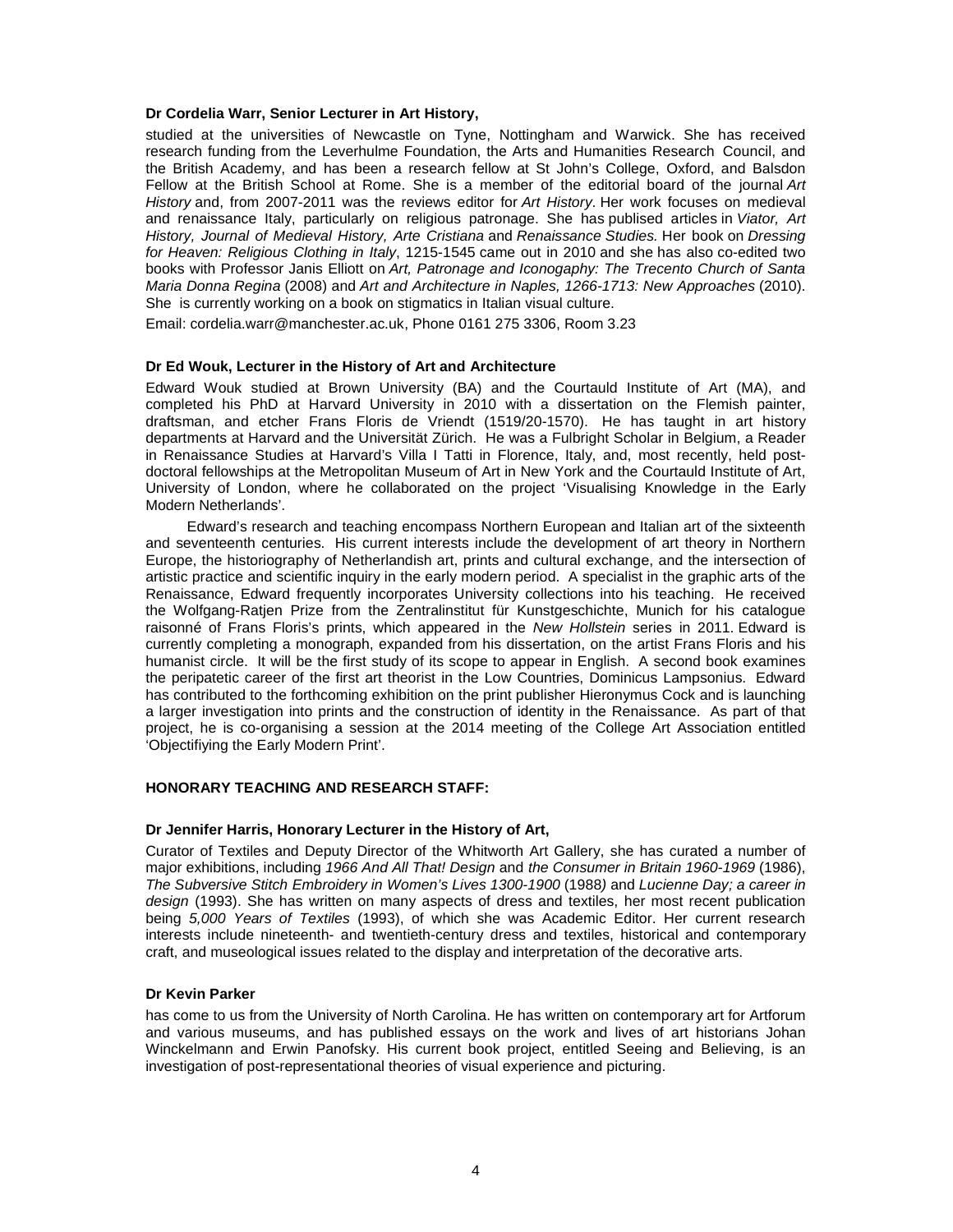# **Programme Aims and Learning Outcomes**

## **Programme Aims for the MA and Diploma:**

To develop students' understanding of the production, circulation, and interpretation of visual culture in specific historical contexts.

Raise students' awareness of new intellectual developments and new areas of research in art history & visual studies

To develop students' intellectual and academic skills so that they are able to undertake independent research.

#### **Learning outcomes for the MA and Diploma:**

#### **Knowledge and understanding**

On successful completion of the programme students will:

- be critically aware of and able to use a range of different theoretical approaches to art history.
- be critically aware of the most important current developments and problems in the discipline
- (for the MA programme only) have an understanding of how to formulate high level research projects
- be able to apply skills and ideas learned in one area of art history to other areas as appropriate, remaining aware of the complexity of the issues
- be aware of a range of current intellectual disputes in other disciplines
- Intellectual (thinking) skills

On successful completion of the programme students will have improved their intellectual skills to a Masters level, especially those involved in:

- Subject-related problem-solving
- Formulating and developing a research topic.
- Evaluating evidence
- Synthesizing information from a range of sources
- Presenting a coherent and compelling academic argument
- Exercising independent and critical judgement
- Practical skills

On successful completion of the programme students will able to: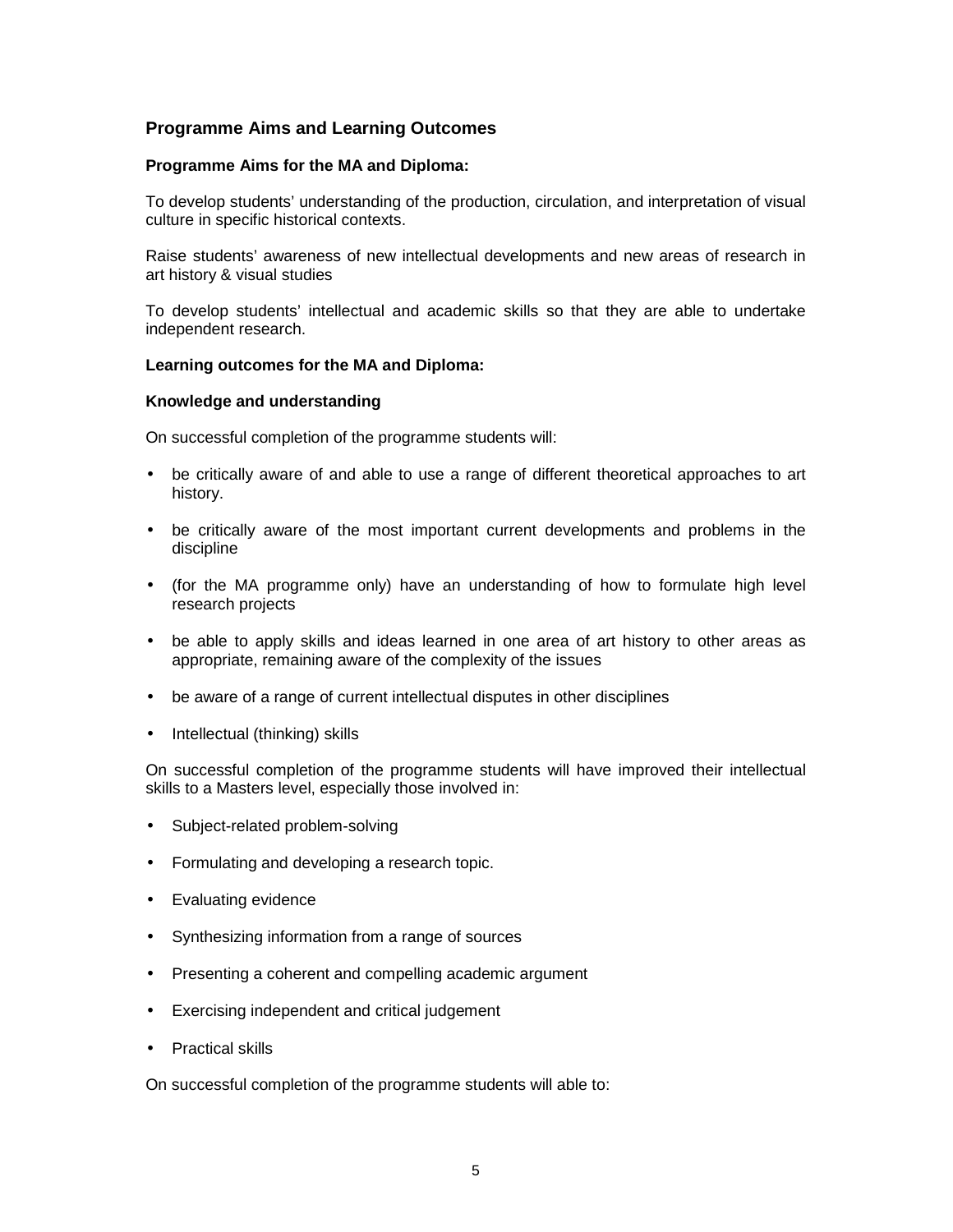- retrieve and select information from a variety of sources e.g. libraries, internet, museums
- employ appropriate scholarly conventions for presentation of essays and the dissertation.
- undertake (planning, conducting and reporting on) sustained and independent research
- Transferable skills

On successful completion of the programme students will able to:

- manage time and work to deadlines
- contribute effectively to group discussions
- work in a team
- communicate effectively in written work and in oral presentations (both formal and extemporized)
- use appropriate information technology

# **Art History MA Programme Specification**

The Art History MA Programme Specification shows you how each of the above Learning Outcomes will be delivered and assessed throughout the programme. You can access this online via: http://www.arts.manchester.ac.uk/subjectareas/arthistoryvisualstudies//

# **Programme Structure**

The MA in Art History is a taught course lasting twelve months full-time and twenty seven part-time.

Full time students take 60 credits each semester and part-time students take 30 credits each semester. Issues in Art Historical Practice always takes place in semester 1. Full-time students must choose one option course for the first semester and two option courses for the second semester. Part-time students must take Issues in Art Historical Practice courses in their first year of study, and must distribute the option courses evenly in the other three semesters.

Those taking the AHVS MA may select from any of the Art History MA courses on offer. Students may, with the permission of the appropriate Programme Director, take one course from a different Programme in the School or the University. All students must, however take Issues in Art Historical Practice.

**On successful completion of all four course units (amounting to 120 credits) and the Research Outline, students proceed to the Dissertation which allows students to undertake original independent research under the close supervision of a member of academic staff.**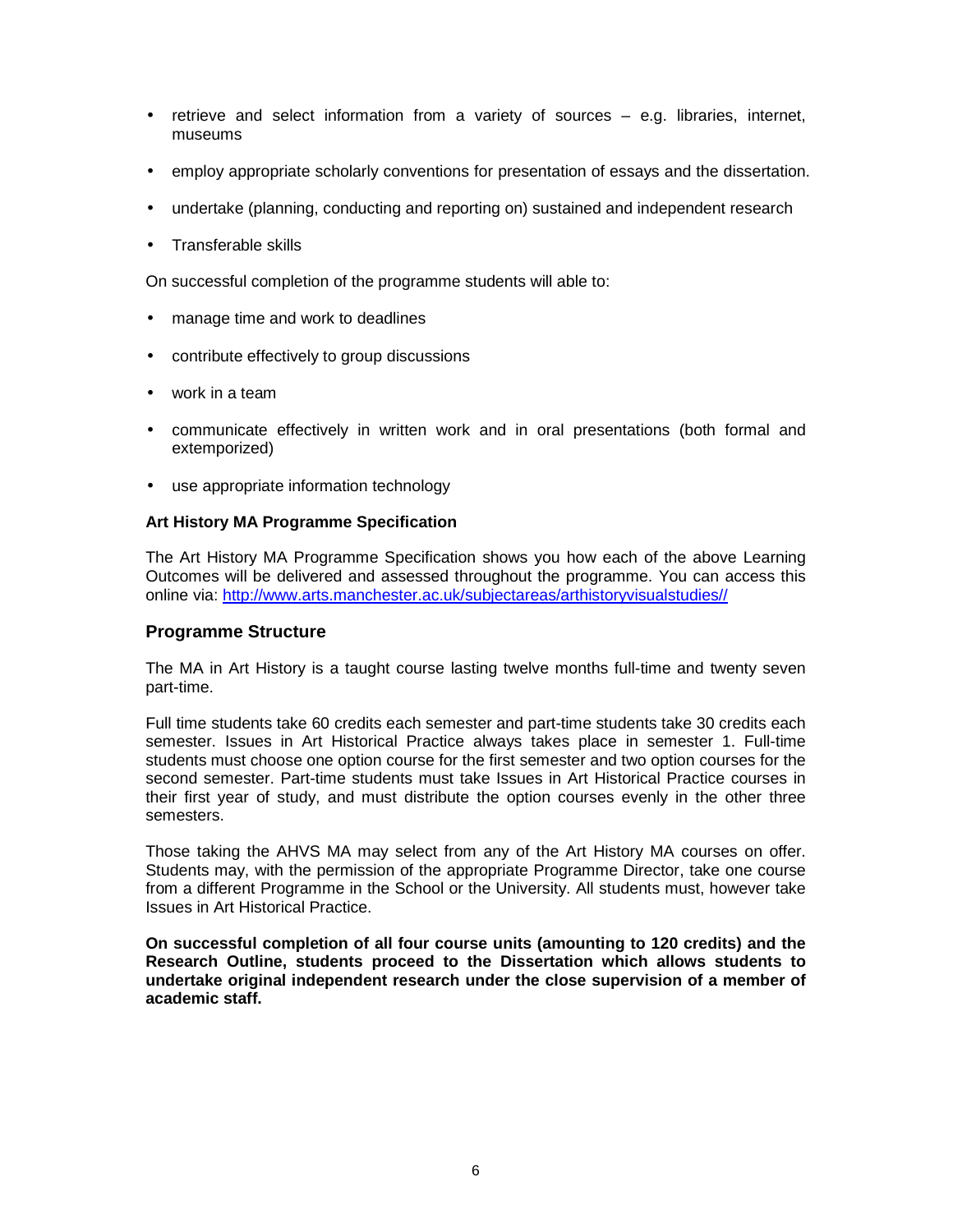# **Teaching and Learning**

# **Taught Courses**

**Issues in Art Historical Practice:** This course is compulsory for all Art History MA students and is designed to enhance amongst students a sense of academic and intellectual community and to assist in instituting structural progression in our MA Programme. It equips students to move to their first specialized course unit from a strong base, which is one they will share with other students.

**Option course units (30 credits each):** Each option course unit consists of eleven sessions in the first semester and twelve during the second including an introductory session. Teaching will be by various methods as appropriate to the course content, but may include: lecturing by the tutor, tutor–led discussion, student–led discussion, group projects.

# **Self-Directed Learning**

In addition to the elements of organised teaching and learning described above, you are expected to undertake your own programme of self-directed learning and skills acquisition. This may involve self-directed reading, languages, computer training, attendance at research seminars in other departments, visits to local galleries and museums, voluntary work on excavations or in arts institutions, and many other forms of encounter.

You are encouraged to record and reflect upon these activities in some form or another (e.g. a dedicated notebook or on computer). Particular attention might be paid to noting down difficult or stimulating ideas that prompt you to think about Art History and Visual Studies in new (especially unexpected) ways. It will also be useful to produce commentaries on stimulating books, visits to museums or archaeological sites etc. Such self-directed learning will help you to develop intellectual independence, confidence and creativity.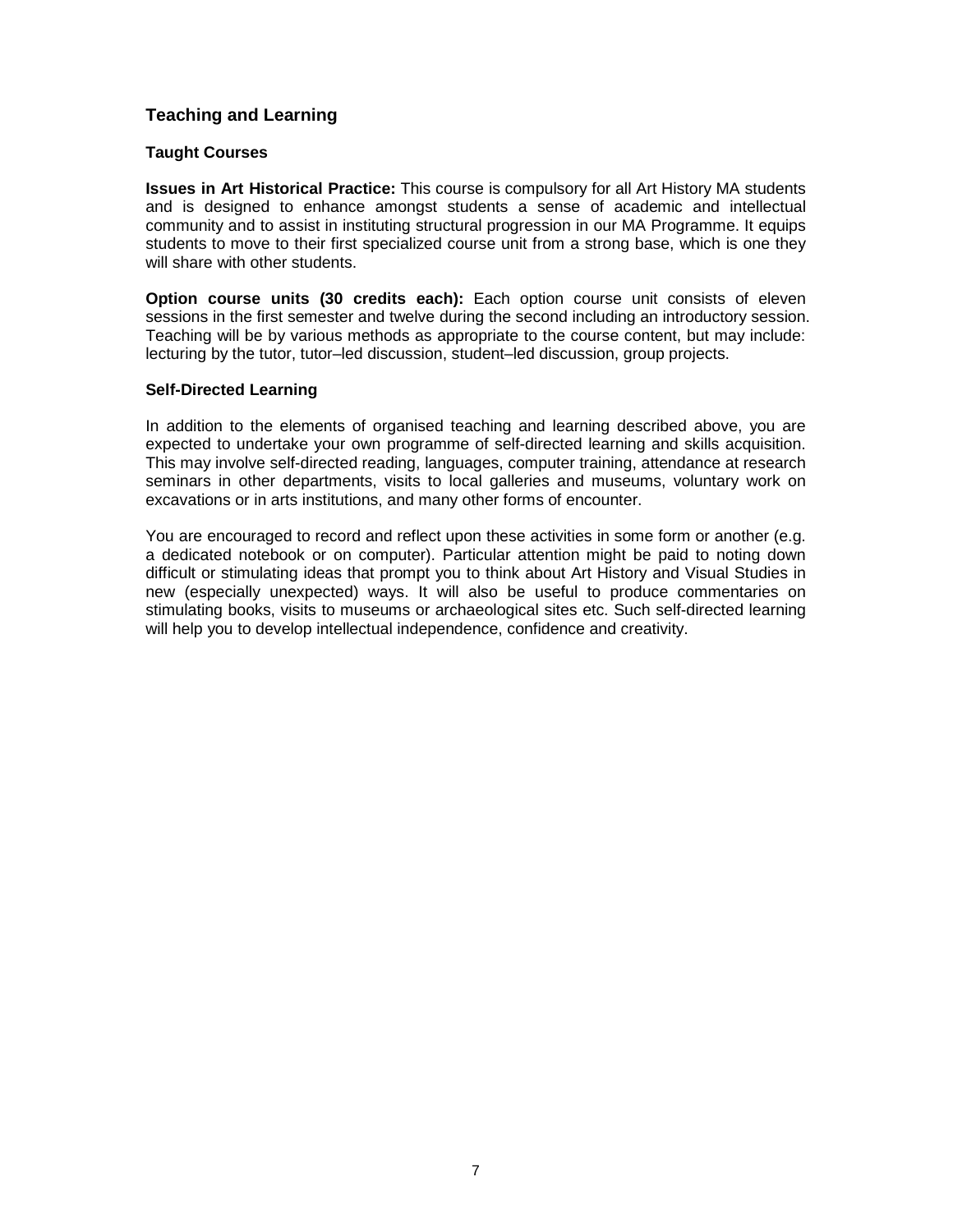# **Key Dates for Full Time Students**

**Semester One Coursework**  Tuesday 19<sup>th</sup> January 2016

**Submission of Written Research Outline**  Tuesday 23rd February 2016

**Semester Two Coursework**  Tuesday 17<sup>th</sup> May 2016

**Resubmitted Coursework**  Friday 12<sup>th</sup> August 2016

**MA Dissertation Submission**  Monday 5<sup>th</sup> September 2016

# **Key Dates for Part Time Students**

**NOTE FOR FIRST YEAR PART TIME STUDENTS:** All submission dates in your second year will be confirmed in the 2015-16 handbook. All assessment below is required, but some only in your second year.

**Semester One Coursework**  Tuesday 19<sup>th</sup> January 2016

# **Submission of Written Research Outline**

September 2014 starters – Tuesday 23rd February 2016 September 2015 starters – to be confirmed in 2016-17 handbook

**Semester Two Coursework** 

Tuesday  $17<sup>th</sup>$  May 2016

## **Resubmitted Coursework**

Friday  $12<sup>th</sup>$  August 2016

# **MA Dissertation Submission**

September 2014 starters – Monday  $5<sup>th</sup>$  September 2016 OR Monday  $5<sup>th</sup>$  December 2016 September 2015 starters – to be confirmed in 2016-17 handbook

## **Late Submission**

Any assessed coursework submitted after the deadline without good cause will incur a penalty determined by the lateness of its arrival:

- **ten marks will be deducted for the first day after the deadline**
- **ten additional marks will be deducted for each day thereafter (including weekends), up until 5 days (after which point a mark of zero will be awarded)**

If you are registered on units outside of the School, you should ensure that you are aware of the penalties that will be imposed for late course work submission for that School. Schools may operate different penalty schemes for late submission.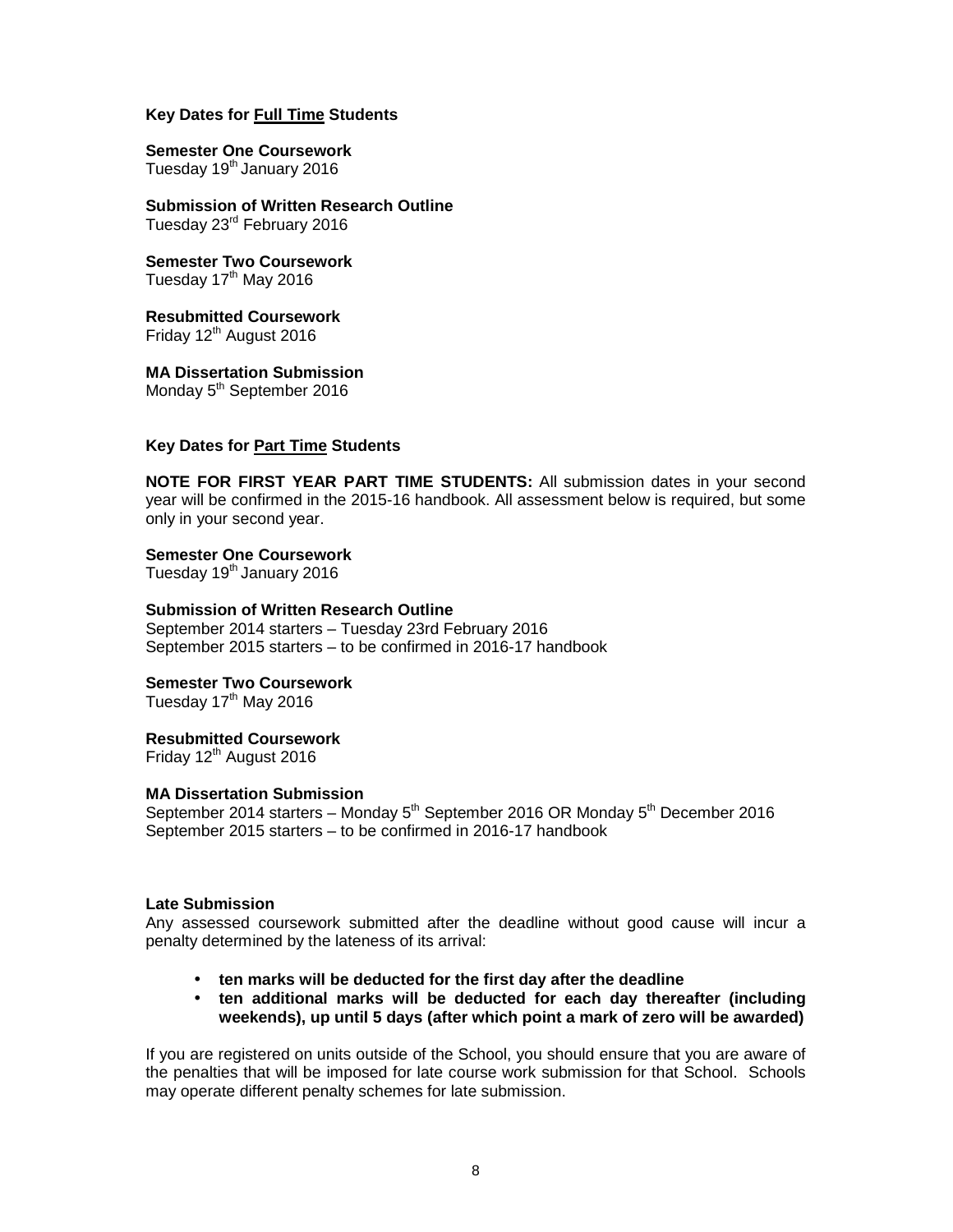# **Style Guidance for Art History MA Students**

The following guidance is based on that used by the journal Art History.

Be consistent in format and style

Style should be clear and accessible, avoiding jargon. Students should state the context of their work, its place in the existing field of study, and identify individuals and specialist references.

UK English spelling and punctuation conventions should be followed in the text and notes (this requires the use of 'z' rather than 's' in such words as 'organize'). Foreign language citations should be given in translation in the main text, with the original appearing in full in an accompanying endnote. MS Word enables spelling language to be specified.

Please avoid turns of phrase that are not acceptable (such as masculine forms as universals); please also avoid acronyms.

Please avoid personal pronouns, we, our, us and you

A person's full name should be given on first appearance no matter how famous, for example, William Gunn or Henry Moore not Gunn or Moore until second mention.

As a general rule, spelling for the journal is consistent with that specified in the Collins English Dictionary,  $4<sup>th</sup>$  (millenium) edition (1998), following English spelling conventions throughout.

**Paragraphs** should be indented or otherwise clearly marked.

**Subheadings:** should be typed on a separate line, not run in with the text. Only first word and proper names have initial capital. Please limit subheadings to A and B level subheads.

**Page numbering**: all pages, including captions, notes, etc., should be numbered in the lower right-hand corner. Pages should be numbered consecutively throughout the text, not by individual sections.

**Quotations** should be set in single inverted commas if brief, and indented if longer than four lines. No quotation marks in indented quotations. Spellings within quotations should be as per original. Usually all lines of poetry are indented. Double quotation marks should be reserved for quotation within quotation. Words added by authors in quotations should go in square brackets.

Quotation marks should follow full stop if quotation is full sentence (or contains full sentence) or finite clause, but should precede full stop if phrase.

Where there is consistent reference in the article to one text, page reference in parenthesis should follow quotation mark and precede full stop if quotation is phrase; if clause, full stop then quotation mark then page reference.

**Hyphenation**: compound adjectives and adverbs (eighteenth-century art)

**Breaks** in the text should be indicated by a line break, and subheadings should be in **Bold**

**Capital letters** should be used with restraint. Omit 'The' in journal titles except for example, The Times and The Economist. Use for the specific rather than the general: 'the church' but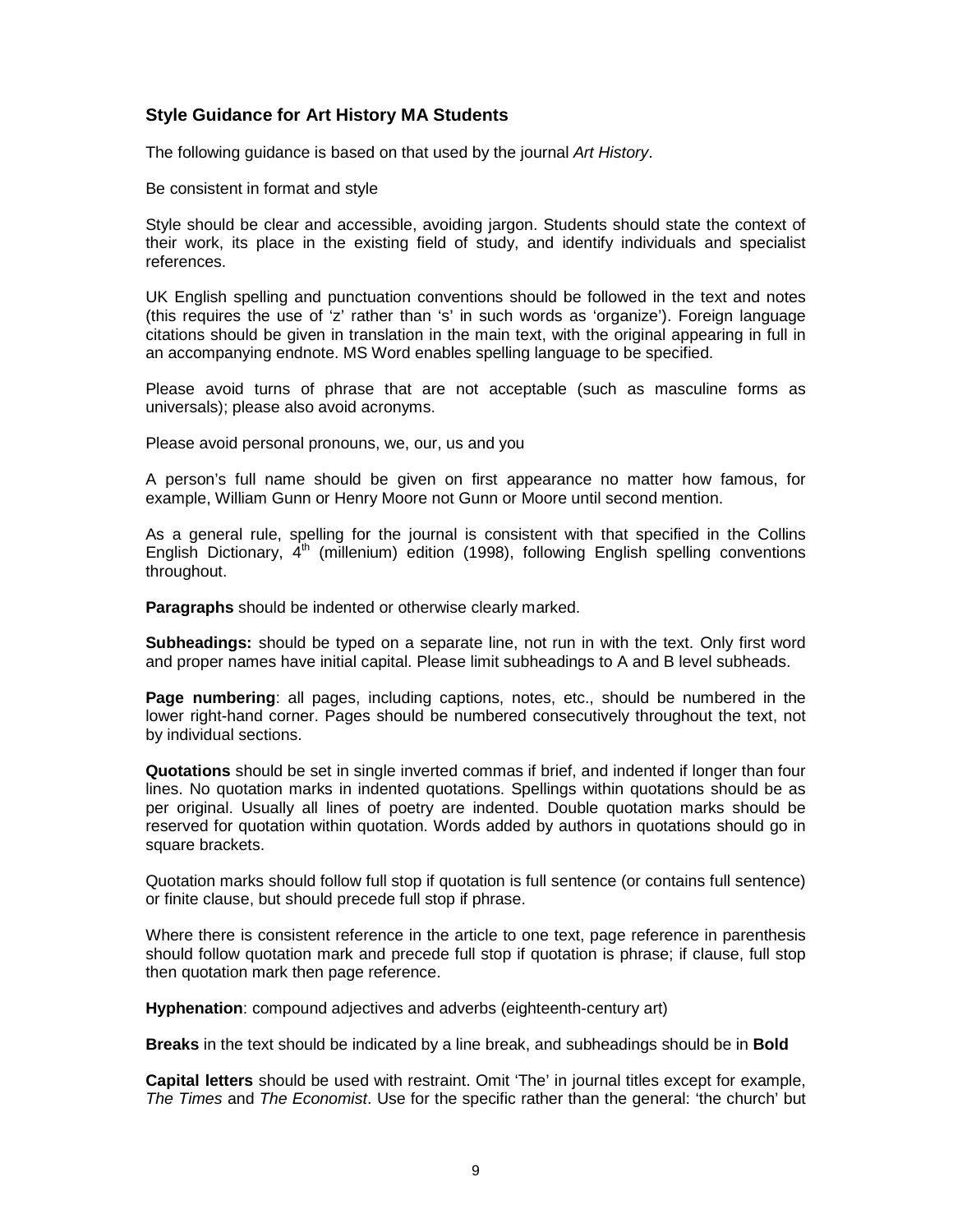'The Church of England'. Do not use capitalization for art historical/cultural movements such as 'surrealism' or 'realism'. Job titles should be lower case – for example, curator of the Walker Art Gallery.

**Numbers:** Spell out numerals up to a hundred, then use figures: 'in her twenties' not 'in her 20s'. Thousands with comma – so £4,000.

Be specific about dates so that either 1839 or 1840 would be written 1839/40 whereas from 1839 to 1840 would be 1839–40. Never between 1839-40 – should be between 1839 and 1840.

1930s not '30s or Thirties – and certainly not 1930's which is wrong! 1830s and 1840s, not 1830s and '40s.

Twentieth-century movement not  $20<sup>th</sup>$ -century movement – i.e. spell out

in the twenty-first century, in the nineteenth century – no hyphen when not used adjectivally

Mid-1950s and in the mid-sixteenth century, but late 1940s and early 1730s and late eighteenth-century cabinet

 $c. 1850$  – *circa* abbreviated to  $c$ , so full stop, then space date

1914–18 war, 1939–45 war, not Great War or the Second World War

**Punctuation:** for parenthetical dashes please use spaced en rules ( – ) as opposed to the US convention

Spaced ellipses ( … )

en rules not hyphens between date figures: 1960–70

Art History does not use em-dashes

No full stop in BBC, MP, UK, USA, RA, Washington DC, PhD

**Contractions:** (ending in last letter of full word) with no full stop, abbreviations with full stop – so Ltd, co., etc., ed., eds, vol., vols, edn, exhib. cat. Except in measurements where abbreviated measurements have no full stop: so 'cm' not 'cm.', 'in' not 'in.'

Use metric **measurements** but miles can be used instead of kilometres. Use figures in all measurements, space between figure and unit of measurement: 6 miles, 15 m, 146 cm. Dimensions with spaces so 14 x 45 cm. Areas in sq. m. Height before width.

**Dates** should be expressed '15 November 2001'. Please remember to have 'seventeenthcentury Britain' but 'the seventeenth century'.

Do not use dates as adjectives: thus 'the discovery of 1724' but not 'the 1724 discovery' or '1724 publication'.

Fifth Avenue, 56<sup>th</sup> Street for US address, but rue, boulevard, place lower case for French, although Place de la Concorde upper case, etc; use schafes S in German where appropriate.

**Endnote** figure should follow the punctuation mark, whether comma or full stop.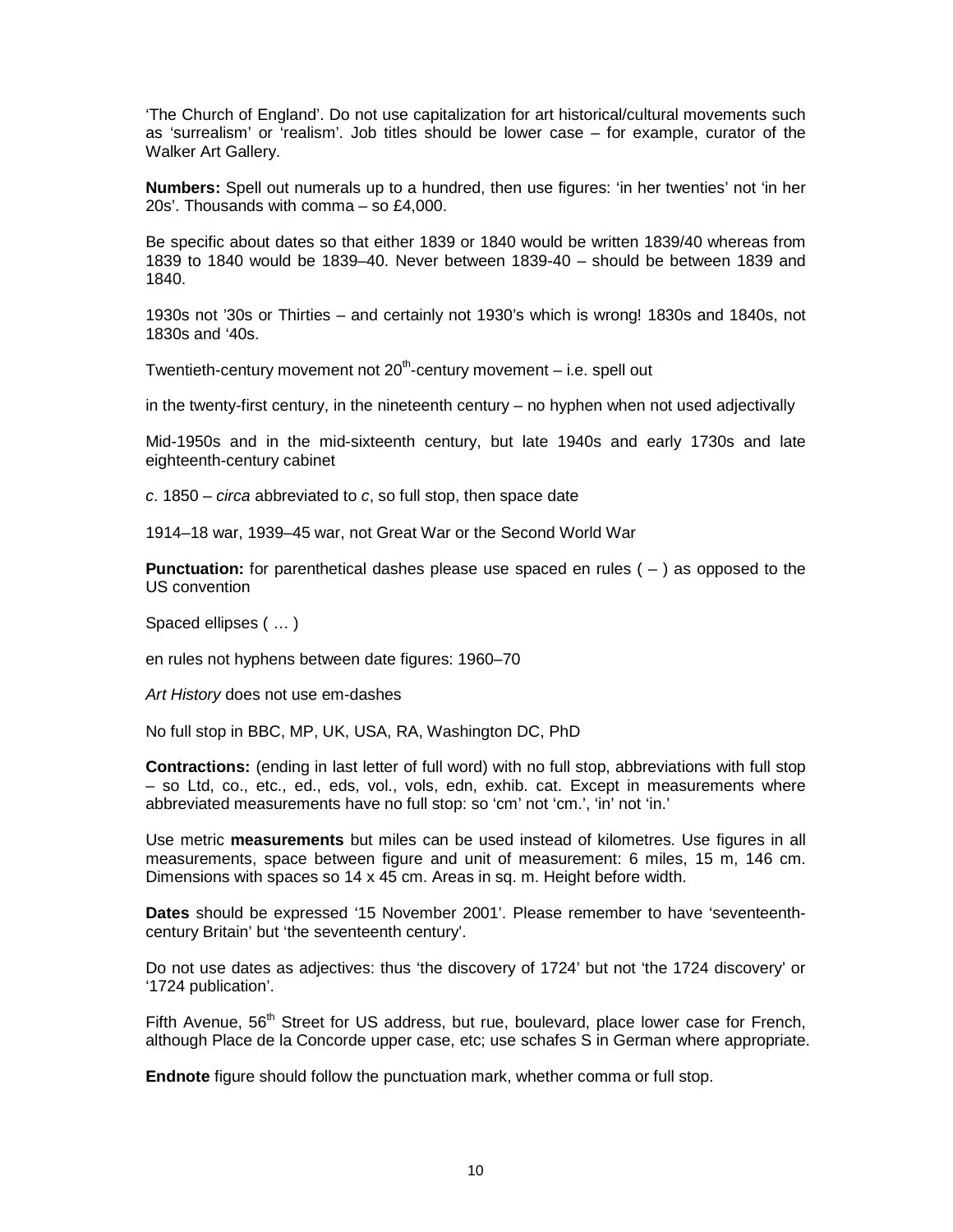Page reference in parenthesis should follow quotation mark and precede full stop if quote is phrase; if clause, full stop then quotation mark then page reference.

**Non-English words** and phrases in common English usage should be in Roman (for example, cliché or oeuvre – but if in doubt, check in dictionary. Non-common words and phrases such as *mise-en-scène* should be in italics.

Avoid using **italics** for emphasis, the structure of the sentence should be sufficient to convey this. Use italics for titles of books, newspapers, picture titles, exhibition titles but poems and essays in single quotes.

#### **References:**

#### Books

Cite full name of author/editor (not initials if possible), book title in italics, place of publication but not publisher, date of publication, x vols, page reference but do not use 'p' or 'pp' for specific page references: Michael Baxandall, The Limewood Sculptors of Renaissance Germany, New Haven and London, 1980, 20–1; William Vaughan and Helen Weston, eds, David's The Death of Marat, Cambridge, 2000, 6–8

#### Articles in journals

Full name of author, 'journal article title in single quotes', Journal title in italics, vol. NO (in arabic figures), no. 4, date month year, page reference but do not use 'p' or 'pp' for specific page references: Shearer West, 'Thomas Lawrence's "half-history" portraits and the politics of theatre', Art History, 14: 2, June 1991, 240.

Please note that the comma in UK style comes after the quotation mark, not before it as in US style.

**First and subsequent citations**: first citation should provide full reference as given above; subsequent citations should use a short abbreviations rather than Latin abbreviations like ibid., op. cit, or loc. cit. Thus repeat shorten title of reference even if it appears consecutively, for example, Pointon, Hanging the Head, 34; West, 'Lawrence's "half-history" ', 240; Lomas in Vaughan and Weston, Marat, 156.

**No ampersands** (except when citing web pages)

# **The MA Research Outline**

Successful completion of the Research Outline is the compulsory pre-requisite for the completion of the MA dissertation. Students are required to submit a written Research Outline (see key dates) and then present their Research Outline as a formal oral presentation followed by discussion and verbal feedback from their supervisor and peers. Presentations are arranged by the MA Programme Director or Postgraduate Officer in your discipline.

We **strongly recommend** that students should make contact with one or more members of the academic staff with appropriate experience in their chosen field for advice and feedback on the proposed research before submitting the written proposal. Contact details and research interests are provided in the subject area section of this handbook.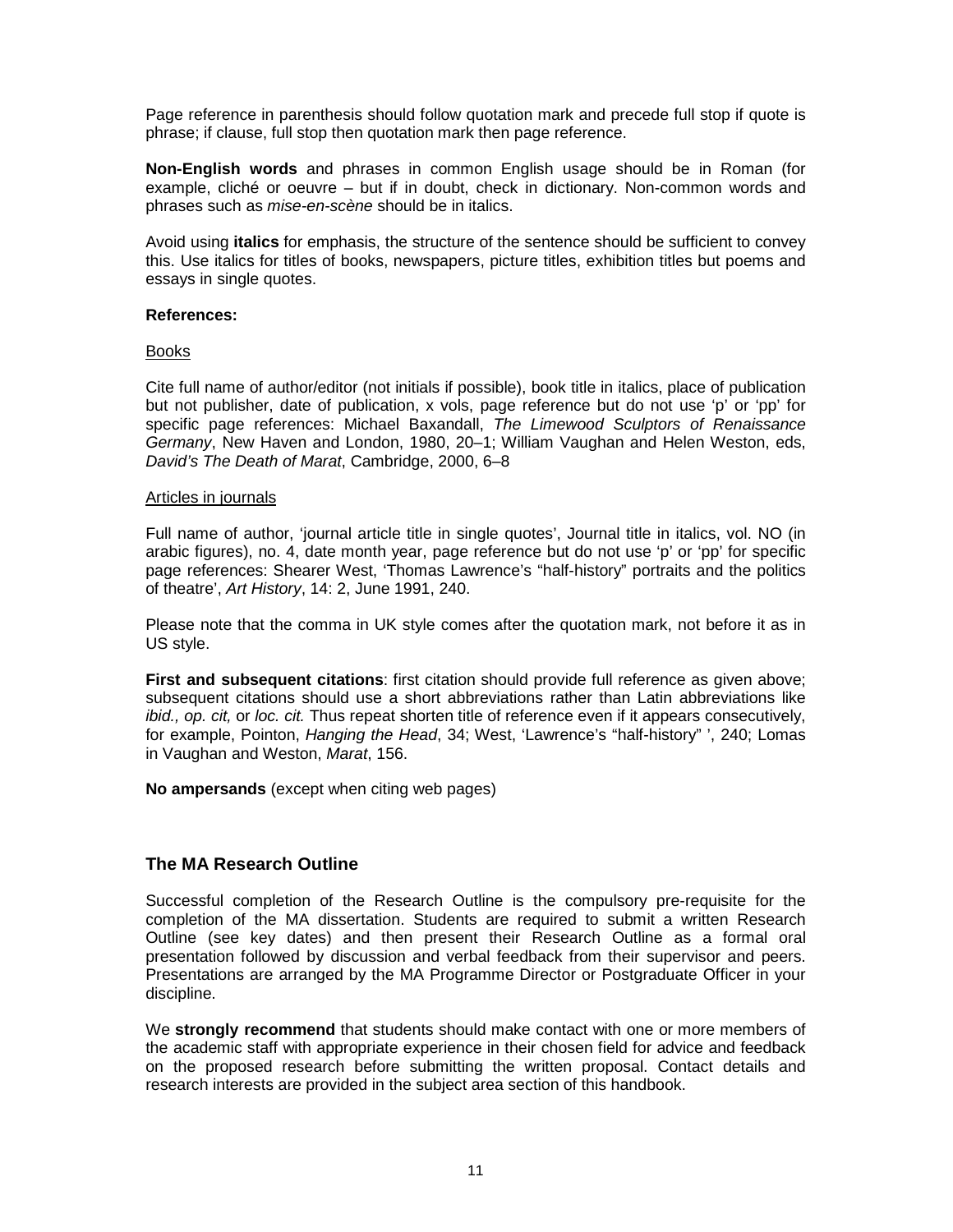# **Aims:**

- To help structure the second semester of the MA leading to the writing of a significant research-based dissertation
- To invite students to plan their project in a concise manner with a clear timetable and concrete attainable research objectives
- To enable students to present orally and in written form their research ideas in order to enable them to obtain rapid feedback at an early stage
- To give students the opportunity to develop skills in research design, project management and other transferable skills essential for their future career
- To help students considering further research to draft a potential funding application

# **Intended Outcomes:**

- a well defined research question
- a clear awareness of sources available to address the question
- a clear awareness of the methodological issues that need to be addressed in the research
- a clear awareness of research planning and timetabling
- correct use of bibliographical conventions applied in the discipline

# **The Written Research Outline**

Written Research Outlines should be submitted following the same guidelines as for other pieces of course-assessed work.

The research outline must consist of a **core document** of 500-750 words followed by an appendix. The core document should state clearly:

- Your reasons for undertaking this project
- The research problems or questions you intend to address
- The research context in which those problems or questions are located. In describing the context, you should refer to the current state of knowledge and any recent debate on the subject.
- The particular contribution to knowledge and understanding in this area that you hope to make. You should explain why the work is important. The fact that an area has not been studied previously is not, in itself, a reason for doing it.
- The methods and critical approaches that you plan to use to address the problems or questions you have set. We don't just need to know what you are going to work on, we need to know how you plan to go about it

In the **appendix** you should provide supporting information:

- A brief breakdown of the chapters or sections of of the thesis (1 page maximum)
- A timetable of research and writing (1 page maximum)
- Additional training and preparation you may need, indicating any ethical issues which may arise and could require clearance from the Ethical Committee (1 page maximum)
- A working bibliography of sources that you intend to use. In the case of unpublished or rare materials you will need to state where these sources are located and how